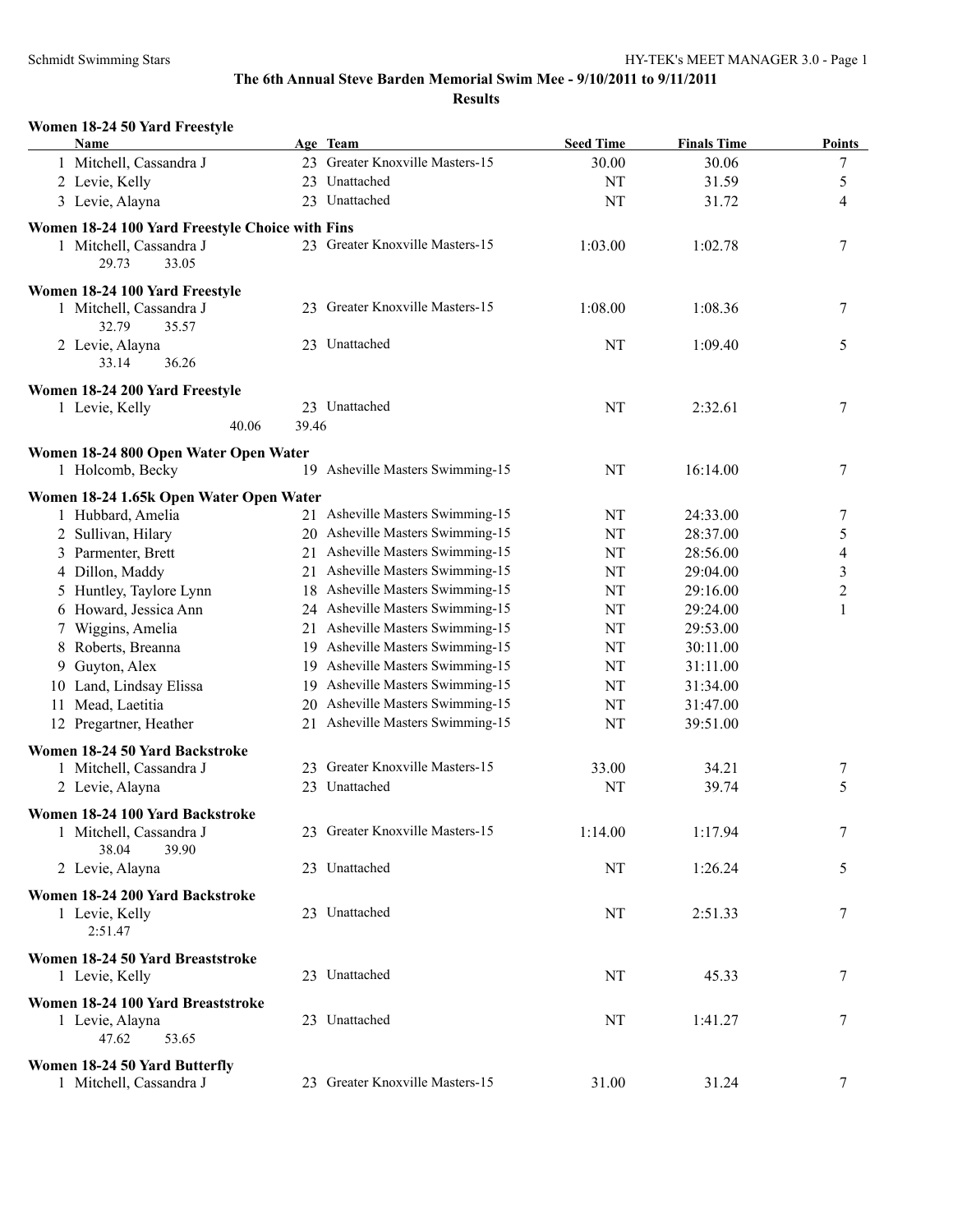| The 6th Annual Steve Barden Memorial Swim Mee - 9/10/2011 to 9/11/2011<br><b>Results</b>                                             |          |                                                                                                                                                               |                                        |                                           |                                    |
|--------------------------------------------------------------------------------------------------------------------------------------|----------|---------------------------------------------------------------------------------------------------------------------------------------------------------------|----------------------------------------|-------------------------------------------|------------------------------------|
| (Women 18-24 50 Yard Butterfly)<br>2 Levie, Kelly                                                                                    |          | 23 Unattached                                                                                                                                                 | NT                                     | 37.66                                     | 5                                  |
| Women 18-24 100 Yard Butterfly<br>1 Mitchell, Cassandra J<br>39.04<br>43.91                                                          |          | 23 Greater Knoxville Masters-15                                                                                                                               | 1:20.00                                | 1:22.95                                   | 7                                  |
| <b>Women 18-24 100 Yard IM</b><br>1 Mitchell, Cassandra J<br>34.44<br>41.66                                                          |          | 23 Greater Knoxville Masters-15                                                                                                                               | 1:14.00                                | 1:16.10                                   | $\tau$                             |
| 2 Levie, Alayna<br>39.08<br>45.41                                                                                                    |          | 23 Unattached                                                                                                                                                 | NT                                     | 1:24.49                                   | 5                                  |
| Women 25-29 1.65k Open Water Open Water<br>1 Wakeman, Jennifer J                                                                     |          | 26 Greenville Splash YMCA Masters-55                                                                                                                          | 32:00.00                               | 28:51.00                                  | 7                                  |
| Women 30-34 50 Yard Freestyle<br>1 Old, Catherine                                                                                    |          | 33 Triad Masters Swimming                                                                                                                                     | NT                                     | 29.03                                     | 7                                  |
| Women 30-34 100 Yard Freestyle<br>1 Old, Catherine<br>31.21<br>34.14                                                                 |          | 33 Triad Masters Swimming                                                                                                                                     | NT                                     | 1:05.35                                   | 7                                  |
| Women 30-34 50 Yard Backstroke<br>1 Old, Catherine                                                                                   |          | 33 Triad Masters Swimming                                                                                                                                     | NT                                     | 33.19                                     | 7                                  |
| Women 30-34 100 Yard Backstroke<br>1 Old, Catherine<br>34.91<br>37.06                                                                |          | 33 Triad Masters Swimming                                                                                                                                     | NT                                     | 1:11.97                                   | 7                                  |
| Women 30-34 50 Yard Breaststroke<br>1 Old, Catherine                                                                                 |          | 33 Triad Masters Swimming                                                                                                                                     | NT                                     | 39.70                                     | 7                                  |
| Women 30-34 50 Yard Butterfly<br>1 Old, Catherine                                                                                    |          | 33 Triad Masters Swimming                                                                                                                                     | NT                                     | 33.62                                     | 7                                  |
| <b>Women 30-34 100 Yard IM</b><br>1 Old, Catherine<br>33.39<br>40.64                                                                 |          | 33 Triad Masters Swimming                                                                                                                                     | NT                                     | 1:14.03                                   | 7                                  |
| <b>Women 30-34 200 Yard IM</b><br>1 Old, Catherine<br>40.82<br>47.29<br>37.88                                                        | 38.95    | 33 Triad Masters Swimming                                                                                                                                     | NT                                     | 2:44.94                                   | 7                                  |
| Women 35-39 1.65k Open Water Open Water<br>1 Baker, Jen                                                                              |          | 35 North Carolina Masters Swimmin-13                                                                                                                          | NT                                     | 24:05.00                                  | 7                                  |
| Women 40-44 50 Yard Freestyle<br>1 Cleven, Detra R<br>2 Casey, Nancy W<br>3 Harrill, Patti<br>4 Dempsey, Michelle<br>5 Wall, Janet E | 41<br>43 | 42 Barracuda Swim Club of Northea-15<br>43 Asheville Masters Swimming-15<br>41 Unattached<br>SwimMAC Masters - Charlotte-12<br>SwimMAC Masters - Charlotte-12 | 28.50<br>30.90<br>NT<br>31.00<br>30.00 | 28.50<br>30.48<br>30.71<br>32.42<br>33.91 | 7<br>5<br>4<br>3<br>$\overline{2}$ |
| Women 40-44 100 Yard Freestyle Choice with Fins<br>1 Sherry, Anne R<br>31.40<br>31.61                                                |          | 43 Asheville Masters Swimming-15                                                                                                                              | 1:10.00                                | 1:03.01                                   | 7                                  |

Schmidt Swimming Stars HY-TEK's MEET MANAGER 3.0 - Page 2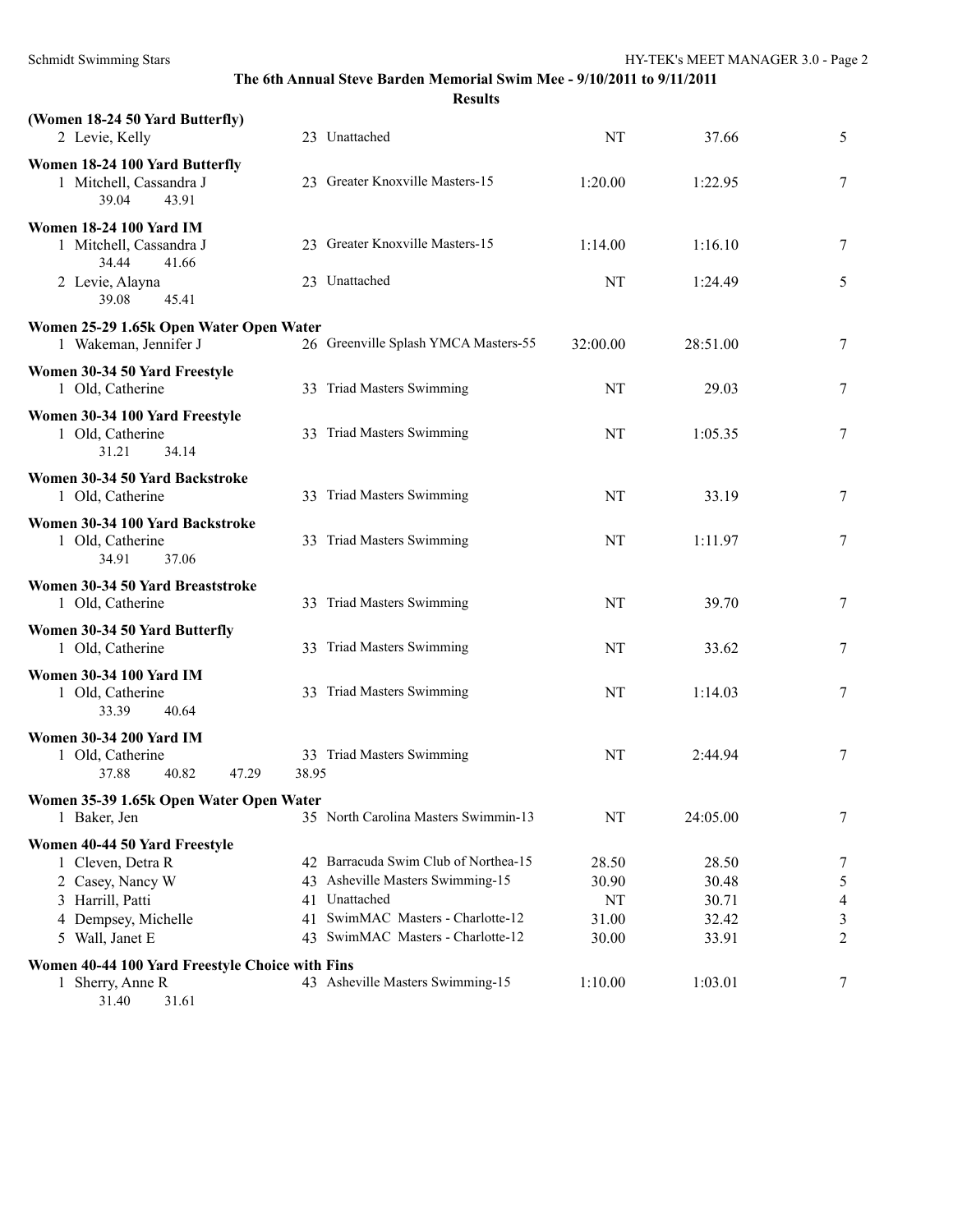| Women 40-44 100 Yard Freestyle                         |                |                                      |       |       |          |          |                |
|--------------------------------------------------------|----------------|--------------------------------------|-------|-------|----------|----------|----------------|
| 1 Cleven, Detra R                                      |                | 42 Barracuda Swim Club of Northea-15 |       |       | 1:05.50  | 1:02.93  | 7              |
| 29.62<br>33.31<br>2 Harrill, Patti                     |                | 41 Unattached                        |       |       | NT       | 1:09.31  | 5              |
| 37.29<br>32.02<br>3 Casey, Nancy W<br>33.62<br>36.21   |                | 43 Asheville Masters Swimming-15     |       |       | 1:10.00  | 1:09.83  | 4              |
| Women 40-44 200 Yard Freestyle                         |                |                                      |       |       |          |          |                |
| 1 Casey, Nancy W                                       |                | 43 Asheville Masters Swimming-15     |       |       | 2:40.00  | 2:39.56  | 7              |
| 39.56<br>35.30                                         | 42.34<br>42.36 |                                      |       |       |          |          |                |
| Women 40-44 500 Yard Freestyle                         |                |                                      |       |       |          |          |                |
| 1 Sherry, Anne R                                       |                | 43 Asheville Masters Swimming-15     |       |       | 6:35.00  | 6:18.12  | 7              |
| 33.49<br>36.18<br>39.23<br>37.83                       | 38.04<br>38.23 | 38.45                                | 38.94 | 38.78 | 38.95    |          |                |
| 2 Dempsey, Michelle                                    |                | 41 SwimMAC Masters - Charlotte-12    |       |       | 7:30.00  | 7:12.14  | 5              |
| 38.07<br>41.41<br>43.63<br>44.91                       | 43.28<br>44.46 | 43.59                                | 44.14 | 44.62 | 44.03    |          |                |
| 3 Wall, Janet E                                        |                | 43 SwimMAC Masters - Charlotte-12    |       |       | 7:45.00  | 7:31.86  | 4              |
| 37.06<br>42.01<br>47.61<br>45.12                       | 44.08<br>45.76 | 46.93                                | 47.29 | 47.81 | 48.19    |          |                |
| Women 40-44 1.65k Open Water Open Water                |                |                                      |       |       |          |          |                |
| 1 Sherry, Anne R                                       |                | 43 Asheville Masters Swimming-15     |       |       | 25:00.00 | 24:40.00 | 7              |
| 2 Sprouse, Emily June                                  |                | 43 Asheville Masters Swimming-15     |       |       | NT       | 31:10.00 | $\mathfrak{S}$ |
| 3 Kluge, Becky                                         |                | 44 Asheville Masters Swimming-15     |       |       | NT       | 31:50.00 | $\overline{4}$ |
| Women 40-44 50 Yard Backstroke<br>1 Sherry, Anne R     |                | 43 Asheville Masters Swimming-15     |       |       | 45.00    | 36.69    | 7              |
| Women 40-44 100 Yard Backstroke                        |                |                                      |       |       |          |          |                |
| 1 Dempsey, Michelle<br>43.63<br>44.06                  |                | 41 SwimMAC Masters - Charlotte-12    |       |       | 1:20.00  | 1:27.69  | 7              |
| Women 40-44 200 Yard Backstroke                        |                |                                      |       |       |          |          |                |
| 1 Sherry, Anne R<br>40.67<br>42.76                     | 43.32<br>40.54 | 43 Asheville Masters Swimming-15     |       |       | 4:00.00  | 2:47.29  | 7              |
| Women 40-44 50 Yard Breaststroke                       |                |                                      |       |       |          |          |                |
| 1 Cleven, Detra R                                      |                | 42 Barracuda Swim Club of Northea-15 |       |       | 37.00    | 36.41    | 7              |
| 2 Wall, Janet E                                        |                | 43 SwimMAC Masters - Charlotte-12    |       |       | 45.00    | 45.30    | 5              |
| Women 40-44 100 Yard Breaststroke<br>1 Cleven, Detra R |                | 42 Barracuda Swim Club of Northea-15 |       |       | 1:30.00  | 1:23.57  | 7              |
| 38.70<br>44.87                                         |                |                                      |       |       |          |          |                |
| Women 40-44 200 Yard Breaststroke                      |                |                                      |       |       |          |          |                |
| 1 Cleven, Detra R                                      |                | 42 Barracuda Swim Club of Northea-15 |       |       | 3:15.00  | 3:01.88  | 7              |
| 39.61<br>45.70                                         | 48.16<br>48.41 |                                      |       |       |          |          |                |
| Women 40-44 50 Yard Butterfly                          |                |                                      |       |       |          |          |                |
| 1 Cleven, Detra R                                      |                | 42 Barracuda Swim Club of Northea-15 |       |       | 31.00    | 30.00    | 7              |
| 2 Harrill, Patti                                       |                | 41 Unattached                        |       |       | NT       | 34.82    | 5              |
| <b>Women 40-44 100 Yard IM</b>                         |                |                                      |       |       |          |          |                |
| 1 Cleven, Detra R<br>31.99<br>38.83                    |                | 42 Barracuda Swim Club of Northea-15 |       |       | 1:11.50  | 1:10.82  | 7              |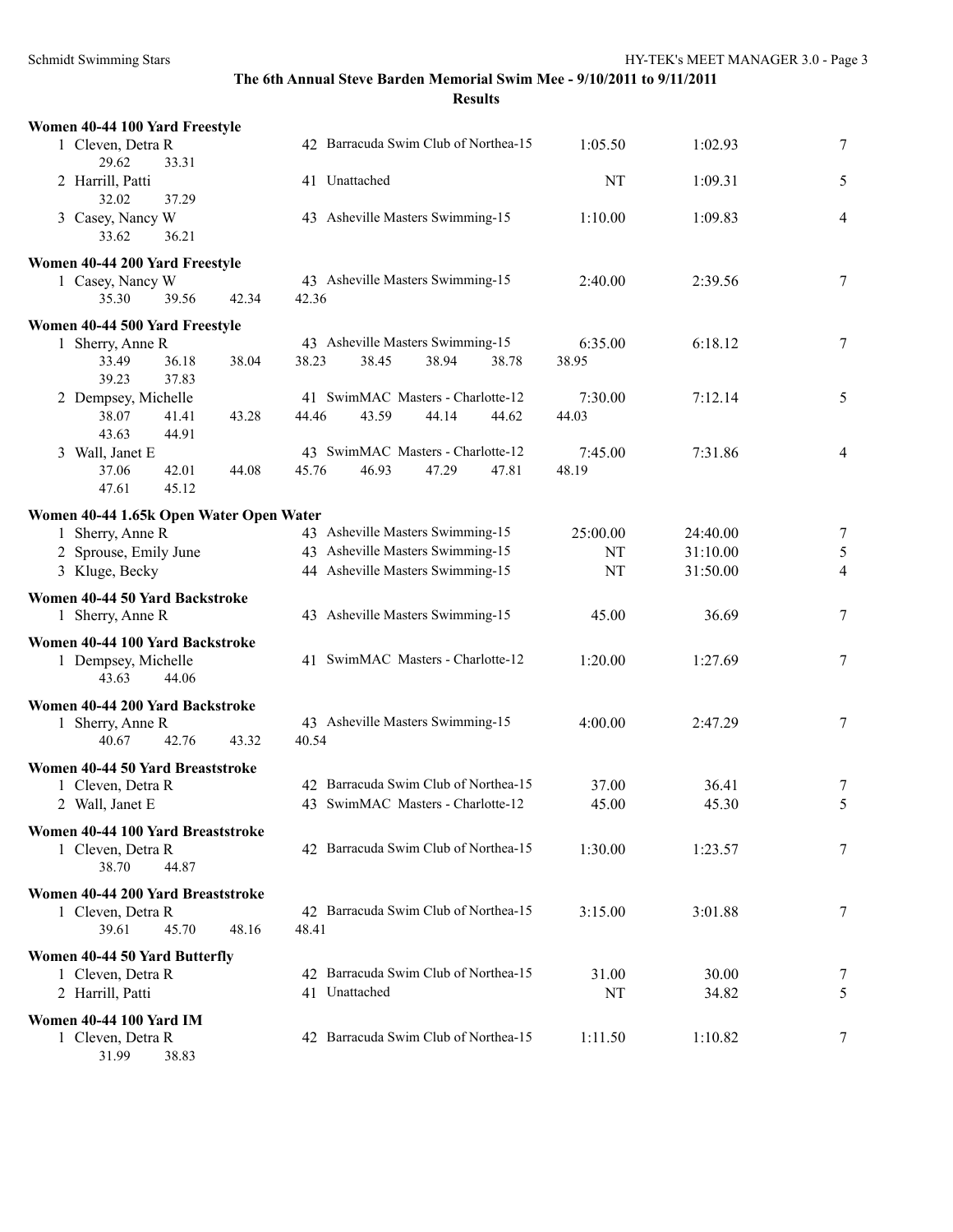| (Women 40-44 100 Yard IM)<br>2 Harrill, Patti<br>36.95<br>42.56                             |       | 41 Unattached                                                        | NT               | 1:19.51        | 5              |
|---------------------------------------------------------------------------------------------|-------|----------------------------------------------------------------------|------------------|----------------|----------------|
| 3 Wall, Janet E<br>39.56<br>47.73                                                           |       | 43 SwimMAC Masters - Charlotte-12                                    | 1:30.60          | 1:27.29        | $\overline{4}$ |
| <b>Women 40-44 200 Yard IM</b><br>1 Cleven, Detra R<br>33.31<br>40.77                       | 45.95 | 42 Barracuda Swim Club of Northea-15<br>37.66                        | 2:50.00          | 2:37.69        | 7              |
| <b>Women 40-44 400 Yard IM</b><br>1 Sherry, Anne R<br>47.72<br>41.67                        | 46.78 | 43 Asheville Masters Swimming-15<br>44.28<br>52.70<br>53.53<br>41.78 | NT<br>40.78      | 6:09.24        | 7              |
| Women 45-49 800 Open Water Open Water<br>1 Kramer, Adrienne                                 |       | 45 Asheville Masters Swimming-15                                     | 16:00.00         | 15:45.00       | 7              |
| Women 45-49 1.65k Open Water Open Water<br>1 Beaver, Andrea                                 |       | 45 Greenville Splash YMCA Masters-55                                 | 40:00.00         | 30:49.00       | 7              |
| Women 45-49 100 Yard Backstroke<br>1 Kramer, Adrienne<br>40.14<br>42.15                     |       | 45 Asheville Masters Swimming-15                                     | 1:23.00          | 1:22.29        | 7              |
| Women 45-49 200 Yard Backstroke<br>1 Kramer, Adrienne<br>42.43<br>44.85                     | 45.01 | 45 Asheville Masters Swimming-15<br>43.42                            | 3:00.00          | 2:55.71        | 7              |
| Women 45-49 50 Yard Breaststroke<br>1 Battle, Ruth                                          |       | 49 Asheville Masters Swimming-15                                     | NT               | 35.93          | 7              |
| Women 45-49 200 Yard Butterfly<br>1 Kramer, Adrienne<br>42.97<br>49.60                      | 50.51 | 45 Asheville Masters Swimming-15<br>49.40                            | 3:15.00          | 3:12.48        | 7              |
| <b>Women 45-49 100 Yard IM</b><br>1 Kramer, Adrienne<br>37.77<br>43.73                      |       | 45 Asheville Masters Swimming-15                                     | 1:23.00          | 1:21.50        | 7              |
| <b>Women 45-49 200 Yard IM</b><br>1 Kramer, Adrienne<br>40.96<br>44.77                      | 51.36 | 45 Asheville Masters Swimming-15<br>42.38                            | 3:00.00          | 2:59.47        | 7              |
| <b>Women 45-49 400 Yard IM</b><br>1 Kramer, Adrienne<br>43.24<br>49.44                      | 47.92 | 45 Asheville Masters Swimming-15<br>47.80<br>51.55<br>52.60<br>44.35 | 6:25.00<br>43.39 | 6:20.29        | 7              |
| Women 50-54 50 Yard Freestyle<br>1 Tiska, Patty<br>2 Schindler, Peggy A                     |       | 51 Triad Masters Swimming<br>50 Asheville Masters Swimming-15        | NT<br>38.00      | 31.76<br>35.11 | 7<br>5         |
| Women 50-54 100 Yard Freestyle Choice with Fins<br>1 Burlingame, Sharon M<br>32.39<br>34.11 |       | 54 Greater Knoxville Masters-15                                      | 1:04.00          | 1:06.50        | 7              |
| --- Hebel, Janice A                                                                         |       | 52 Greenville Splash YMCA Masters-55                                 | 1:08.00          | <b>NS</b>      |                |
| Women 50-54 100 Yard Freestyle<br>1 Tiska, Patty                                            |       | 51 Triad Masters Swimming                                            | $\rm{NT}$        | 1:10.29        | 7              |

32.39 37.90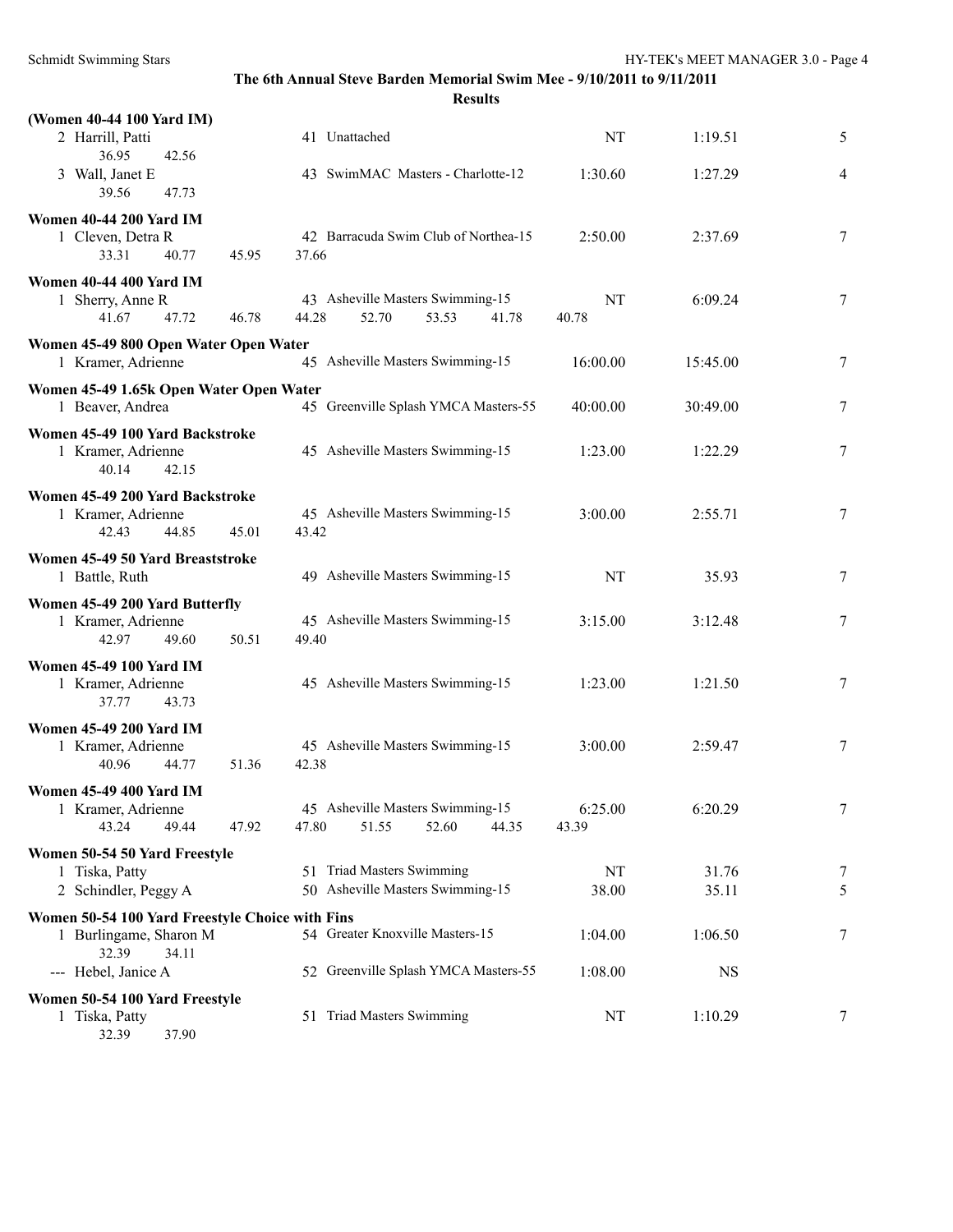| Kesults |  |
|---------|--|
|---------|--|

| (Women 50-54 100 Yard Freestyle)                                            |                                                                     |                  |           |                |
|-----------------------------------------------------------------------------|---------------------------------------------------------------------|------------------|-----------|----------------|
| 2 Hebel, Janice A<br>33.96<br>38.32                                         | 52 Greenville Splash YMCA Masters-55                                | 1:10.08          | 1:12.28   | 5              |
| Women 50-54 500 Yard Freestyle                                              |                                                                     |                  |           |                |
| 1 Burlingame, Sharon M<br>39.67<br>43.81<br>46.86<br>46.30<br>42.93         | 54 Greater Knoxville Masters-15<br>46.87<br>46.67<br>47.45<br>46.71 | 7:20.00<br>46.81 | 7:34.08   | 7              |
|                                                                             |                                                                     |                  |           |                |
| Women 50-54 1.65k Open Water Open Water                                     |                                                                     |                  |           |                |
| 1 Hebel, Janice A                                                           | 52 Greenville Splash YMCA Masters-55                                | 25:00.00         | 26:09.00  | 7              |
| 2 Neubauer, Elisa                                                           | 53 Unattached                                                       | NT               | 30:05.00  | 5              |
| 3 Hipps, Lou C                                                              | 54 Asheville Masters Swimming-15                                    | 42:00.00         | 41:28.00  | $\overline{4}$ |
| --- Gottlieb, Diane L                                                       | 50 Asheville Masters Swimming-15                                    | 35:00.00         | <b>NS</b> |                |
| Women 50-54 50 Yard Backstroke                                              |                                                                     |                  |           |                |
| 1 Burlingame, Sharon M                                                      | 54 Greater Knoxville Masters-15                                     | 36.51            | 36.50     | 7              |
| 2 Tiska, Patty                                                              | 51 Triad Masters Swimming                                           | NT               | 39.98     | 5              |
| 3 Schindler, Peggy A                                                        | 50 Asheville Masters Swimming-15                                    | 48.00            | 40.73     | $\overline{4}$ |
| --- Hebel, Janice A                                                         | 52 Greenville Splash YMCA Masters-55                                | 41.53            | <b>NS</b> |                |
|                                                                             |                                                                     |                  |           |                |
| Women 50-54 100 Yard Backstroke<br>1 Burlingame, Sharon M<br>40.21<br>40.62 | 54 Greater Knoxville Masters-15                                     | 1:18.50          | 1:20.83   | 7              |
| Women 50-54 200 Yard Backstroke                                             |                                                                     |                  |           |                |
| 1 Burlingame, Sharon M                                                      | 54 Greater Knoxville Masters-15                                     | 2:52.00          | 2:53.63   | 7              |
| 43.77<br>40.72<br>45.30                                                     | 43.84                                                               |                  |           |                |
|                                                                             |                                                                     |                  |           |                |
| Women 50-54 50 Yard Breaststroke                                            |                                                                     |                  |           |                |
| 1 Burlingame, Sharon M                                                      | 54 Greater Knoxville Masters-15                                     | 39.80            | 41.54     | 7              |
| 2 Schindler, Peggy A                                                        | 50 Asheville Masters Swimming-15                                    | 56.00            | 44.20     | 5              |
| Women 50-54 100 Yard Breaststroke                                           |                                                                     |                  |           |                |
| --- Hebel, Janice A                                                         | 52 Greenville Splash YMCA Masters-55                                | 1:30.98          | <b>NS</b> |                |
|                                                                             |                                                                     |                  |           |                |
| Women 50-54 200 Yard Breaststroke                                           |                                                                     |                  |           |                |
| 1 Burlingame, Sharon M                                                      | 54 Greater Knoxville Masters-15                                     | 3:25.00          | 3:21.25   | $\tau$         |
| 45.07<br>51.06<br>53.07                                                     | 52.05                                                               |                  |           |                |
| --- Hebel, Janice A                                                         | 52 Greenville Splash YMCA Masters-55                                | 3:14.19          | <b>NS</b> |                |
| Women 50-54 50 Yard Butterfly                                               |                                                                     |                  |           |                |
| 1 Tiska, Patty                                                              | 51 Triad Masters Swimming                                           | NT               | 36.07     | 7              |
| 2 Schindler, Peggy A                                                        | 50 Asheville Masters Swimming-15                                    | 50.00            | 40.04     | 5              |
| Women 50-54 100 Yard IM                                                     |                                                                     |                  |           |                |
|                                                                             | 51 Triad Masters Swimming                                           | NT               | 1:23.87   | 7              |
| 1 Tiska, Patty<br>38.01<br>45.86                                            |                                                                     |                  |           |                |
| 2 Schindler, Peggy A                                                        | 50 Asheville Masters Swimming-15                                    | 1:45.50          |           |                |
| 39.02<br>44.90                                                              |                                                                     |                  | 1:23.92   | 5              |
|                                                                             |                                                                     |                  |           |                |
| --- Hebel, Janice A                                                         | 52 Greenville Splash YMCA Masters-55                                | 1:24.04          | <b>NS</b> |                |
| <b>Women 50-54 200 Yard IM</b>                                              |                                                                     |                  |           |                |
| 1 Burlingame, Sharon M                                                      | 54 Greater Knoxville Masters-15                                     | 2:58.00          | 3:05.76   | 7              |
| 45.83<br>43.23<br>53.25                                                     | 43.45                                                               |                  |           |                |
| Women 55-59 50 Yard Freestyle                                               |                                                                     |                  |           |                |
| 1 Richardson, Anita                                                         | 56 North Carolina Masters Swimmin-13                                | 43.95            | 46.13     | $\tau$         |
|                                                                             |                                                                     |                  |           |                |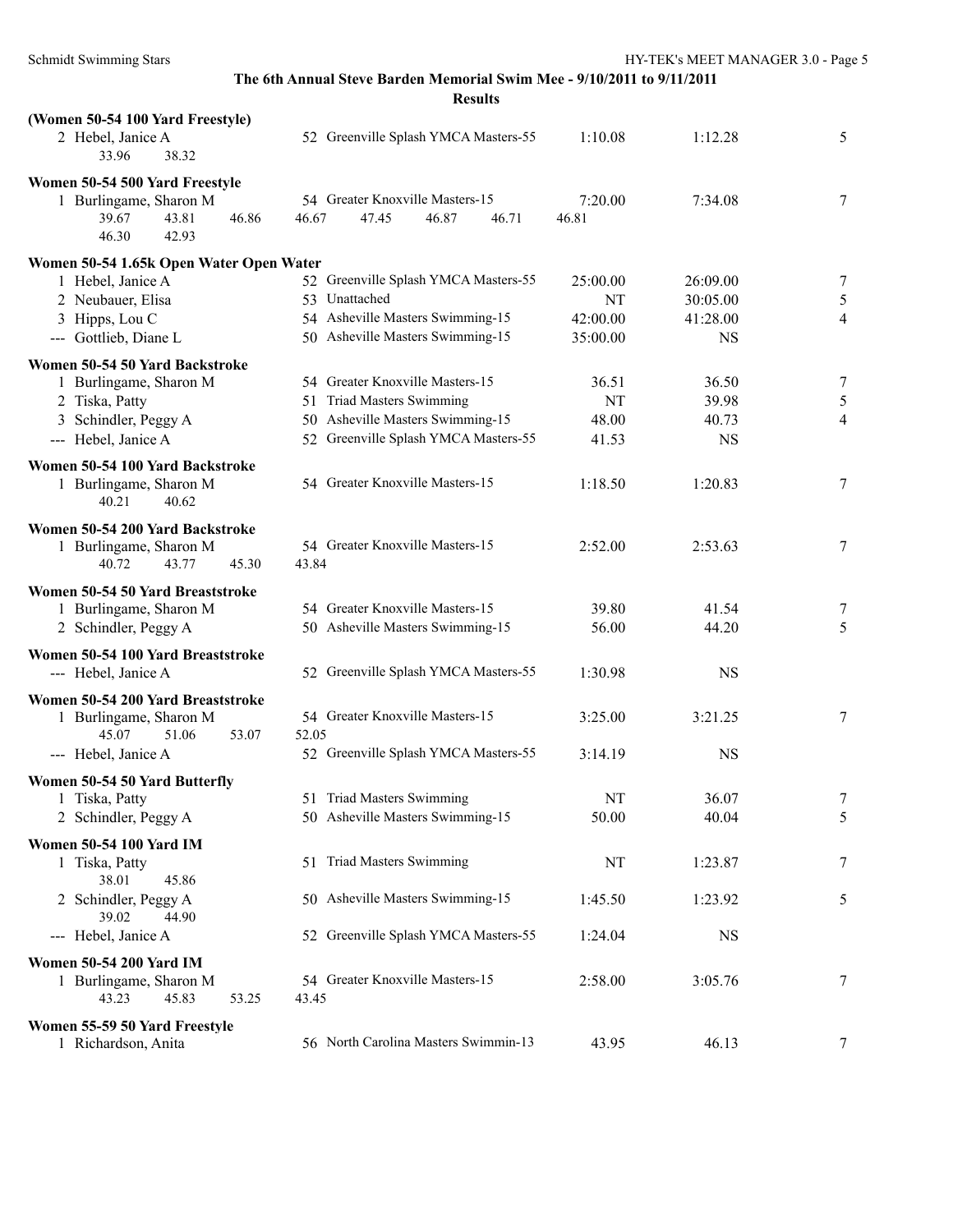| Women 55-59 100 Yard Freestyle Choice with Fins<br>1 Wilson, Debbie R<br>31.30<br>33.20 | 57 Asheville Masters Swimming-15                                           | 1:08.12          | 1:04.50              | 7      |
|-----------------------------------------------------------------------------------------|----------------------------------------------------------------------------|------------------|----------------------|--------|
| Women 55-59 100 Yard Freestyle<br>1 Wilson, Debbie R<br>38.20<br>35.15                  | 57 Asheville Masters Swimming-15                                           | 1:15.82          | 1:13.35              | $\tau$ |
| Women 55-59 500 Yard Freestyle<br>1 Wilson, Debbie R<br>36.58<br>39.75<br>40.67         | 57 Asheville Masters Swimming-15<br>40.83<br>41.24<br>41.41<br>41.63       | 7:11.23<br>41.55 | 6:45.58              | 7      |
| 41.53<br>40.39<br>2 Richardson, Anita<br>48.79<br>56.57<br>58.26<br>58.86<br>56.96      | 56 North Carolina Masters Swimmin-13<br>1:00.04<br>59.69<br>58.55<br>58.59 | 9:31.85<br>58.56 | 9:34.87              | 5      |
| Women 55-59 800 Open Water Open Water<br>1 Less, Karen H                                | 59 Burke/Unifour Masters Swimming-4                                        | 27:33.00         | 31:37.00             | 7      |
| Women 55-59 100 Yard Backstroke<br>1 Wilson, Debbie R                                   | 57 Asheville Masters Swimming-15                                           | 1:32.11          | 1:29.44              | $\tau$ |
| 43.94<br>45.50<br>2 Richardson, Anita<br>51.40<br>52.40                                 | 56 North Carolina Masters Swimmin-13                                       | 1:39.22          | 1:43.80              | 5      |
| Women 55-59 200 Yard Backstroke<br>1 Wilson, Debbie R<br>44.78<br>47.16<br>48.00        | 57 Asheville Masters Swimming-15<br>47.30                                  | 3:07.56          | 3:07.24              | 7      |
| <b>Women 55-59 100 Yard IM</b><br>1 Richardson, Anita<br>52.23<br>1:02.25               | 56 North Carolina Masters Swimmin-13                                       | 4:00.00          | 1:54.48              | 7      |
| Men 18-24 1.65k Open Water Open Water<br>1 Parkerson, Cooper-Ross<br>2 Bland, Johnathon | 20 Asheville Masters Swimming-15<br>23 Asheville Masters Swimming-15       | NT<br>NT         | 24:27.00<br>28:45.00 | 7<br>5 |
| Men 30-34 1.65k Open Water Open Water<br>1 Leonard, Mark                                | 33 Greenville Splash YMCA Masters-55                                       | 17:45.00         | 20:16.00             | 7      |
| Men 35-39 50 Yard Freestyle<br>1 Owen, Jeffrey J                                        | 36 Asheville Masters Swimming-15                                           | 25.94            | 26.68                | 7      |
| Men 35-39 100 Yard Freestyle<br>1 Droege, Kelly M                                       | 36 Asheville Masters Swimming-15                                           | 55.00            | 54.43                | 7      |
| 26.29<br>28.14<br>2 Owen, Jeffrey J<br>27.82<br>29.83                                   | 36 Asheville Masters Swimming-15                                           | 56.94            | 57.65                | 5      |
| Men 35-39 200 Yard Freestyle<br>1 Owen, Jeffrey J<br>29.08<br>32.70<br>31.27            | 36 Asheville Masters Swimming-15<br>39.24                                  | NT               | 2:12.29              | 7      |
| Men 35-39 50 Yard Backstroke<br>1 Owen, Jeffrey J                                       | 36 Asheville Masters Swimming-15                                           | 33.01            | 33.45                | 7      |
| Men 35-39 100 Yard Backstroke<br>1 Owen, Jeffrey J<br>35.18<br>36.04                    | 36 Asheville Masters Swimming-15                                           | 1:07.01          | 1:11.22              | 7      |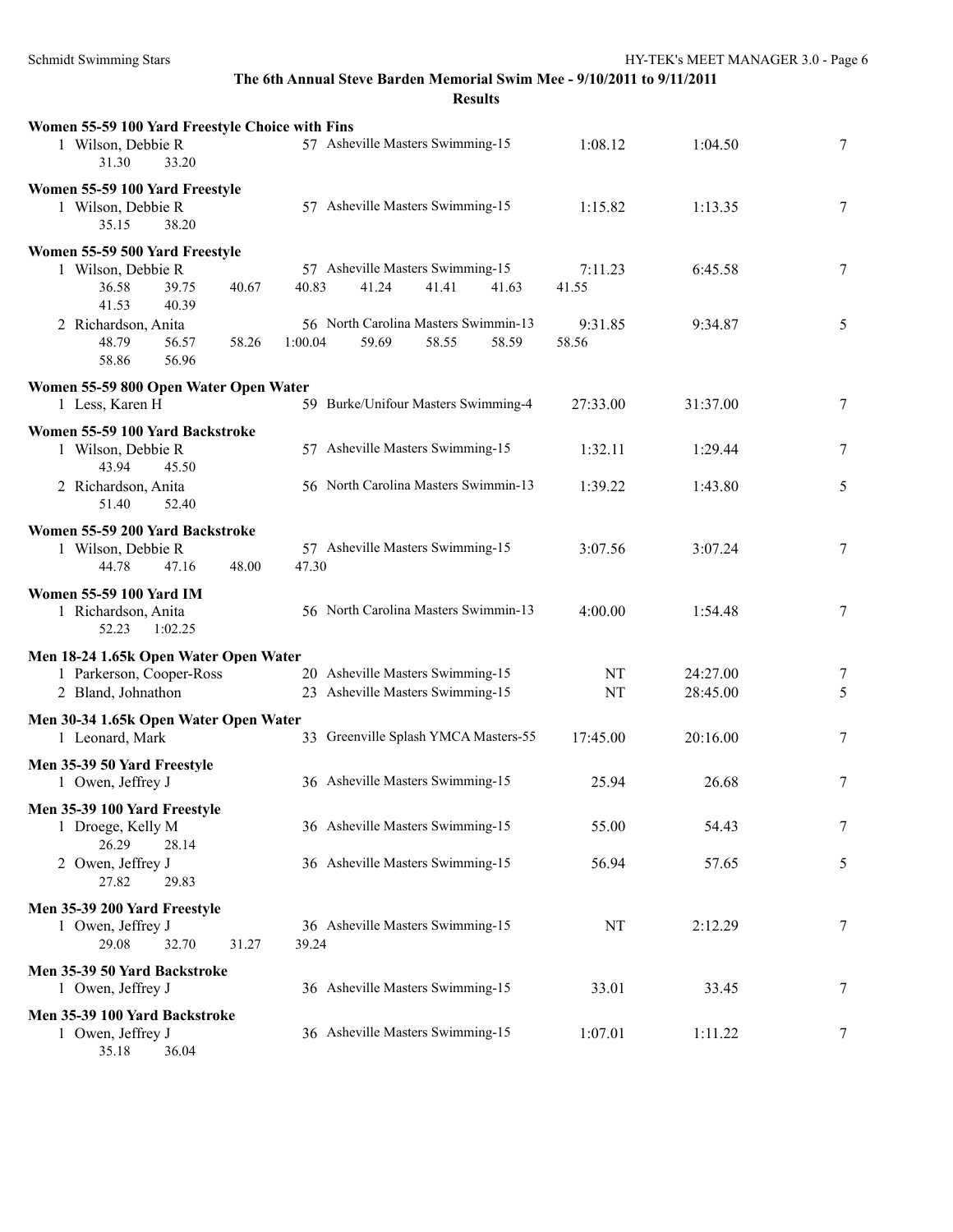| Men 35-39 50 Yard Butterfly<br>1 Droege, Kelly M  |                | 36 Asheville Masters Swimming-15     | 30.00     | 28.48    | $\tau$        |
|---------------------------------------------------|----------------|--------------------------------------|-----------|----------|---------------|
| Men 40-44 50 Yard Freestyle<br>1 Craig, Carlton S |                | 40 Asheville Masters Swimming-15     | 26.34     | 26.38    | 7             |
| Men 40-44 100 Yard Freestyle                      |                |                                      |           |          |               |
| 1 Sherry, Tom J<br>26.74<br>29.97                 |                | 44 Asheville Masters Swimming-15     | 1:00.00   | 56.71    | 7             |
| 2 Craig, Carlton S<br>28.97<br>31.60              |                | 40 Asheville Masters Swimming-15     | 1:00.32   | 1:00.57  | 5             |
| 3 Mackey, Dan<br>29.34<br>31.63                   |                | 42 Unattached                        | NT        | 1:00.97  | 4             |
| Men 40-44 100 Yard Freestyle Choice with Fins     |                |                                      |           |          |               |
| 1 Sherry, Tom J<br>23.30<br>25.46                 |                | 44 Asheville Masters Swimming-15     | 1:00.00   | 48.76    | 7             |
| 2 Craig, Carlton S<br>28.92<br>31.45              |                | 40 Asheville Masters Swimming-15     | 1:00.32   | 1:00.37  | 5             |
| Men 40-44 200 Yard Freestyle                      |                |                                      |           |          |               |
| 1 Sherry, Tom J<br>28.83<br>32.34                 | 32.67<br>30.94 | 44 Asheville Masters Swimming-15     | 2:10.00   | 2:04.78  | 7             |
| Men 40-44 500 Yard Freestyle                      |                |                                      |           |          |               |
| 1 Mackey, Dan                                     |                | 42 Unattached                        | NT        | 6:23.19  | 7             |
| 35.27<br>38.38<br>38.11<br>37.92                  | 39.12<br>39.19 | 39.19<br>38.73<br>38.52              | 38.76     |          |               |
| Men 40-44 1.65k Open Water Open Water             |                |                                      |           |          |               |
| 1 Sherry, Tom J                                   |                | 44 Asheville Masters Swimming-15     | 21:00.00  | 21:23.00 | 7             |
| 2 Craig, Carlton S                                |                | 40 Asheville Masters Swimming-15     | 24:27.00  | 27:10.00 | 5             |
| Men 40-44 100 Yard Backstroke                     |                |                                      |           |          |               |
| 1 Sherry, Tom J<br>32.59<br>32.94                 |                | 44 Asheville Masters Swimming-15     | NT        | 1:05.53  | 7             |
| Men 40-44 200 Yard Backstroke                     |                |                                      |           |          |               |
| 1 Sherry, Tom J                                   |                | 44 Asheville Masters Swimming-15     | 3:00.00   | 2:19.88  | 7             |
| 34.08<br>36.73                                    | 32.65<br>36.42 |                                      |           |          |               |
| Men 40-44 100 Yard Butterfly                      |                |                                      |           |          |               |
| 1 Sherry, Tom J<br>32.15<br>27.76                 |                | 44 Asheville Masters Swimming-15     | 1:10.00   | 59.91    | 7             |
| <b>Men 40-44 100 Yard IM</b>                      |                |                                      |           |          |               |
| 1 Sherry, Tom J<br>29.71<br>38.42                 |                | 44 Asheville Masters Swimming-15     | 1:15.00   | 1:08.13  | 7             |
| 2 Craig, Carlton S<br>35.79<br>37.88              |                | 40 Asheville Masters Swimming-15     | 1:11.32   | 1:13.67  | 5             |
| <b>Men 40-44 200 Yard IM</b>                      |                |                                      |           |          |               |
| 1 Mackey, Dan                                     |                | 42 Unattached                        | $\rm{NT}$ | 2:37.18  | 7             |
| 34.90<br>40.17                                    | 45.80<br>36.31 |                                      |           |          |               |
| Men 45-49 50 Yard Freestyle                       |                |                                      |           |          |               |
| 1 Pulsifer, Andrew                                |                | 45 Asheville Masters Swimming-15     | 24.27     | 24.31    | 7             |
| 2 Hopkins, Mark                                   |                | 48 North Carolina Masters Swimmin-13 | 24.95     | 26.39    | $\mathfrak s$ |
| 3 Swoap, Bob                                      |                | 45 Asheville Masters Swimming-15     | 29.00     | 27.74    | 4             |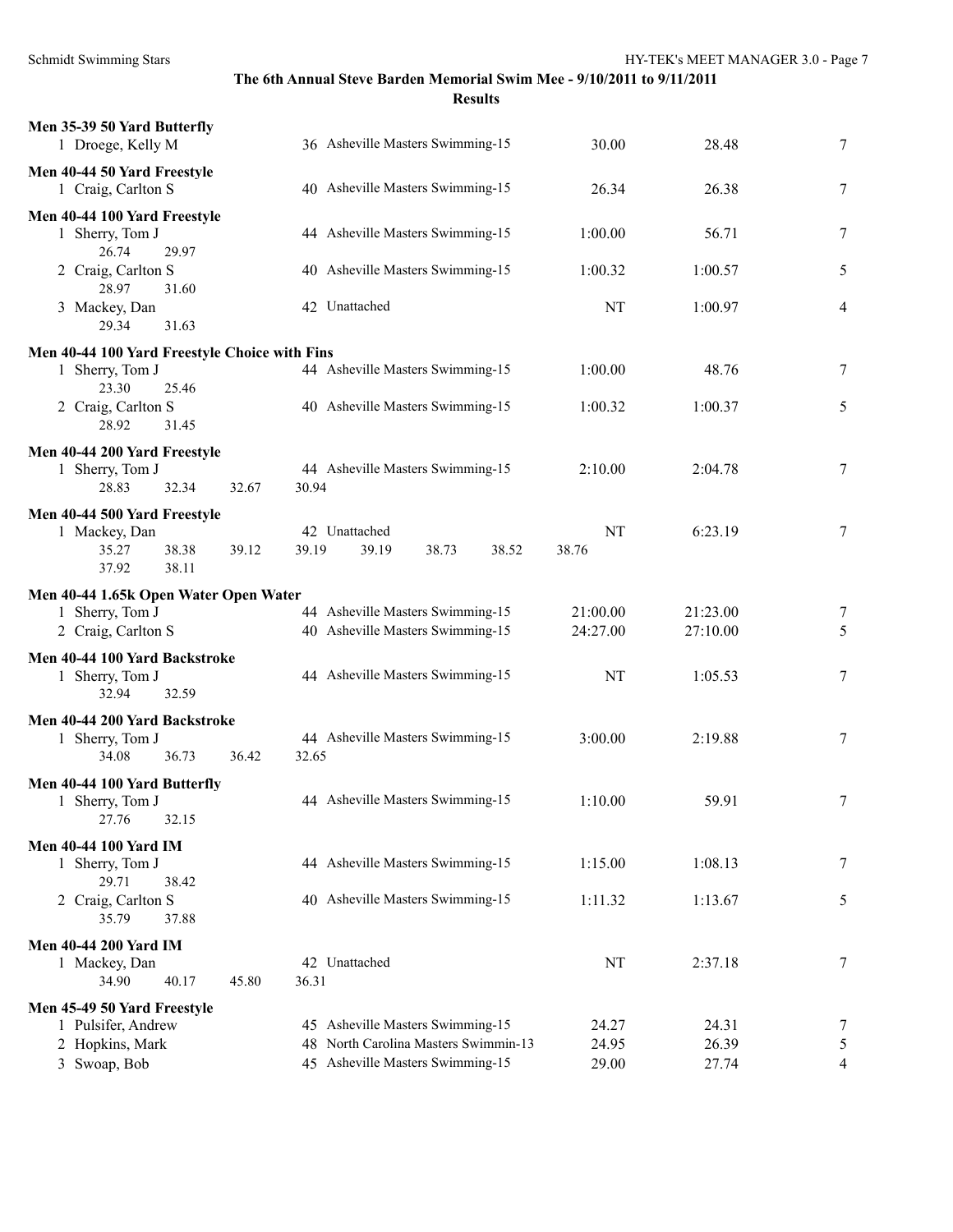| Men 45-49 100 Yard Freestyle Choice with Fins<br>1 Pulsifer, Andrew<br>24.45<br>26.34  |       |       | 45 Asheville Masters Swimming-15                                                                             |       |       | 57.27                | 50.79                   | 7              |
|----------------------------------------------------------------------------------------|-------|-------|--------------------------------------------------------------------------------------------------------------|-------|-------|----------------------|-------------------------|----------------|
| Men 45-49 100 Yard Freestyle<br>1 Swoap, Bob                                           |       |       | 45 Asheville Masters Swimming-15                                                                             |       |       | 1:05.00              | 1:00.65                 | 7              |
| Men 45-49 500 Yard Freestyle<br>1 Pulsifer, Andrew<br>28.48<br>31.24<br>33.09<br>32.35 | 32.04 | 32.07 | 45 Asheville Masters Swimming-15<br>32.45                                                                    | 32.43 | 32.93 | 5:30.27<br>32.90     | 5:19.98                 | 7              |
| Men 45-49 50 Yard Backstroke<br>1 Swoap, Bob                                           |       |       | 45 Asheville Masters Swimming-15                                                                             |       |       | 31.00                | 30.38                   | $\tau$         |
| Men 45-49 100 Yard Backstroke<br>1 Swoap, Bob<br>31.85<br>33.51                        |       |       | 45 Asheville Masters Swimming-15                                                                             |       |       | 1:12.00              | 1:05.36                 | 7              |
| Men 45-49 200 Yard Backstroke<br>1 Pulsifer, Andrew<br>32.21<br>34.67                  | 35.52 | 34.89 | 45 Asheville Masters Swimming-15                                                                             |       |       | 2:15.27              | 2:17.29                 | 7              |
| Men 45-49 50 Yard Butterfly<br>1 Swoap, Bob                                            |       |       | 45 Asheville Masters Swimming-15                                                                             |       |       | 30.50                | 29.20                   | 7              |
| Men 45-49 100 Yard Butterfly<br>--- Hopkins, Mark                                      |       |       | 48 North Carolina Masters Swimmin-13                                                                         |       |       | 1:10.00              | <b>NS</b>               |                |
| <b>Men 45-49 100 Yard IM</b><br>1 Pulsifer, Andrew<br>27.58<br>33.49                   |       |       | 45 Asheville Masters Swimming-15                                                                             |       |       | 1:02.27              | 1:01.07                 | 7              |
| 2 Swoap, Bob<br>30.08<br>37.50                                                         |       |       | 45 Asheville Masters Swimming-15                                                                             |       |       | 1:09.50              | 1:07.58                 | 5              |
| 3 Hopkins, Mark<br>32.21<br>38.03                                                      |       |       | 48 North Carolina Masters Swimmin-13                                                                         |       |       | 1:15.85              | 1:10.24                 | $\overline{4}$ |
| <b>Men 45-49 200 Yard IM</b><br>1 Pulsifer, Andrew<br>29.78<br>37.27                   | 39.51 | 32.61 | 45 Asheville Masters Swimming-15                                                                             |       |       | 2:15.27              | 2:19.17                 | 7              |
| <b>Men 45-49 400 Yard IM</b><br>1 Pulsifer, Andrew<br>29.02<br>33.02                   | 35.66 |       | 45 Asheville Masters Swimming-15<br>36.26 38.71 39.86 32.59                                                  |       |       | 4:45.27<br>31.41     | 4:36.53                 | 7              |
| Men 50-54 50 Yard Freestyle<br>1 Haller, Fritz B<br>2 Weller, Jeff<br>3 Haller, Lecky  |       |       | 52 North Carolina Masters Swimmin-13<br>51 Asheville Masters Swimming-15<br>54 Asheville Masters Swimming-15 |       |       | 26.67<br>30.00<br>NT | 26.70<br>29.72<br>33.02 | 7<br>5<br>4    |
| Men 50-54 100 Yard Freestyle<br>1 Stuart, Steve                                        |       |       | 50 Asheville Masters Swimming-15                                                                             |       |       | NT                   | 57.20                   | 7              |
| 27.62<br>29.58<br>2 Haller, Fritz B                                                    |       |       | 52 North Carolina Masters Swimmin-13                                                                         |       |       | 1:02.80              | 1:01.74                 | 5              |
| 28.72<br>33.02<br>3 Weller, Jeff                                                       |       |       | 51 Asheville Masters Swimming-15                                                                             |       |       | 1:08.00              | 1:06.19                 | 4              |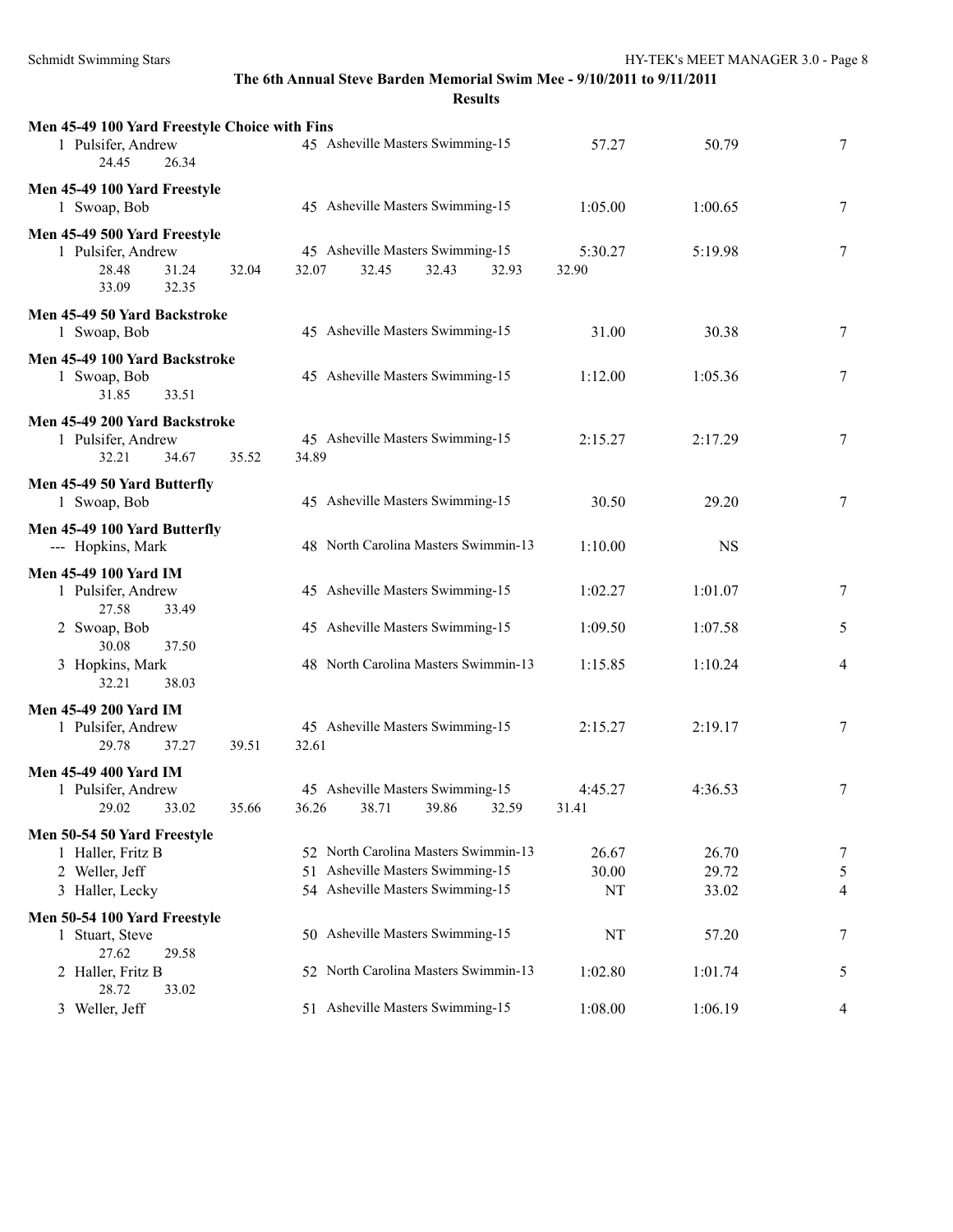**Results**

| Men 50-54 100 Yard Freestyle Choice with Fins     |                |                                                                          |           |                      |                |
|---------------------------------------------------|----------------|--------------------------------------------------------------------------|-----------|----------------------|----------------|
| 1 Stuart, Steve<br>25.41<br>27.28                 |                | 50 Asheville Masters Swimming-15                                         | NT        | 52.69                | 7              |
| 2 Wolfe, Bill P<br>26.75<br>28.34                 |                | 54 Asheville Masters Swimming-15                                         | 55.00     | 55.09                | 5              |
| 3 Weller, Jeff<br>30.34<br>30.06                  |                | 51 Asheville Masters Swimming-15                                         | 1:15.00   | 1:00.40              | 4              |
| 4 Adamson, Kenet M<br>30.87<br>34.54              |                | 53 Asheville Masters Swimming-15                                         | 1:10.00   | 1:05.41              | 3              |
| Men 50-54 200 Yard Freestyle                      |                |                                                                          |           |                      |                |
| 1 Weller, Jeff                                    |                | 51 Asheville Masters Swimming-15                                         | NT        | 2:30.53              | 7              |
| 38.39<br>34.35                                    | 38.61<br>39.18 |                                                                          |           |                      |                |
| Men 50-54 800 Open Water Open Water               |                |                                                                          |           |                      |                |
| 1 Wolfe, Bill P                                   |                | 54 Asheville Masters Swimming-15                                         | 12:00.00  | 13:50.00             | 7              |
| Men 50-54 1.65k Open Water Open Water             |                |                                                                          | NT        |                      |                |
| 1 Stuart, Steve<br>2 Weller, Jeff                 |                | 50 Asheville Masters Swimming-15<br>51 Asheville Masters Swimming-15     | 30:00.00  | 23:17.00<br>26:16.00 | 7<br>5         |
| 3 Adamson, Kenet M                                |                | 53 Asheville Masters Swimming-15                                         | 27:20.00  | 28:45.00             | $\overline{4}$ |
| 4 Skrivanek, Ed                                   |                | 53 Unattached                                                            | NT        | 30:05.00             | $\sqrt{3}$     |
| 5 Haller, Lecky                                   |                | 54 Asheville Masters Swimming-15                                         | 28:52.00  | 30:41.00             | $\overline{c}$ |
| 6 Less, Dale A                                    |                | 52 Burke/Unifour Masters Swimming-4                                      | 28:00.00  | 30:45.00             | $\mathbf{1}$   |
|                                                   |                |                                                                          |           |                      |                |
| Men 50-54 50 Yard Backstroke<br>1 Haller, Fritz B |                | 52 North Carolina Masters Swimmin-13                                     | 40.50     | 37.32                | 7              |
| Men 50-54 50 Yard Breaststroke                    |                |                                                                          |           |                      |                |
| 1 Adamson, Kenet M                                |                | 53 Asheville Masters Swimming-15                                         | 37.26     | 36.26                | 7              |
| 2 Weller, Jeff                                    |                | 51 Asheville Masters Swimming-15                                         | 40.00     | 36.60                | 5              |
| Men 50-54 100 Yard Breaststroke                   |                |                                                                          |           |                      |                |
| 1 Stuart, Steve<br>36.49<br>33.51                 |                | 50 Asheville Masters Swimming-15                                         | <b>NT</b> | 1:10.00              | 7              |
| 2 Adamson, Kenet M<br>39.05<br>42.88              |                | 53 Asheville Masters Swimming-15                                         | 1:21.00   | 1:21.93              | 5              |
| 3 Wolfe, Bill P<br>39.64<br>45.13                 |                | 54 Asheville Masters Swimming-15                                         | 1:20.53   | 1:24.77              | 4              |
| 4 Weller, Jeff<br>39.94<br>44.91                  |                | 51 Asheville Masters Swimming-15                                         | 1:25.00   | 1:24.85              | 3              |
|                                                   |                |                                                                          |           |                      |                |
| Men 50-54 200 Yard Breaststroke                   |                | 53 Asheville Masters Swimming-15                                         |           |                      |                |
| 1 Adamson, Kenet M<br>39.51<br>45.40              | 47.53<br>45.50 |                                                                          | 3:00.00   | 2:57.94              | 7              |
|                                                   |                |                                                                          |           |                      |                |
| Men 50-54 50 Yard Butterfly                       |                |                                                                          |           |                      |                |
| 1 Stuart, Steve                                   |                | 50 Asheville Masters Swimming-15                                         | NT        | 28.91                | 7              |
| 2 Wolfe, Bill P                                   |                | 54 Asheville Masters Swimming-15<br>52 North Carolina Masters Swimmin-13 | 29.88     | 29.36                | 5              |
| 3 Haller, Fritz B                                 |                |                                                                          | 30.60     | 30.83                | 4              |
| <b>Men 50-54 100 Yard IM</b>                      |                |                                                                          |           |                      |                |
| 1 Haller, Fritz B<br>33.73<br>42.34               |                | 52 North Carolina Masters Swimmin-13                                     | 1:15.00   | 1:16.07              | 7              |
|                                                   |                |                                                                          |           |                      |                |
| Men 55-59 50 Yard Freestyle<br>1 Bradley, Mathew  |                | 58 North Carolina Masters Swimmin-13                                     | NT        | 27.77                | $\mathcal{L}$  |
| 2 Davis, Craik                                    |                | 59 Asheville Masters Swimming-15                                         | 27.50     | 28.05                | 5              |
|                                                   |                |                                                                          |           |                      |                |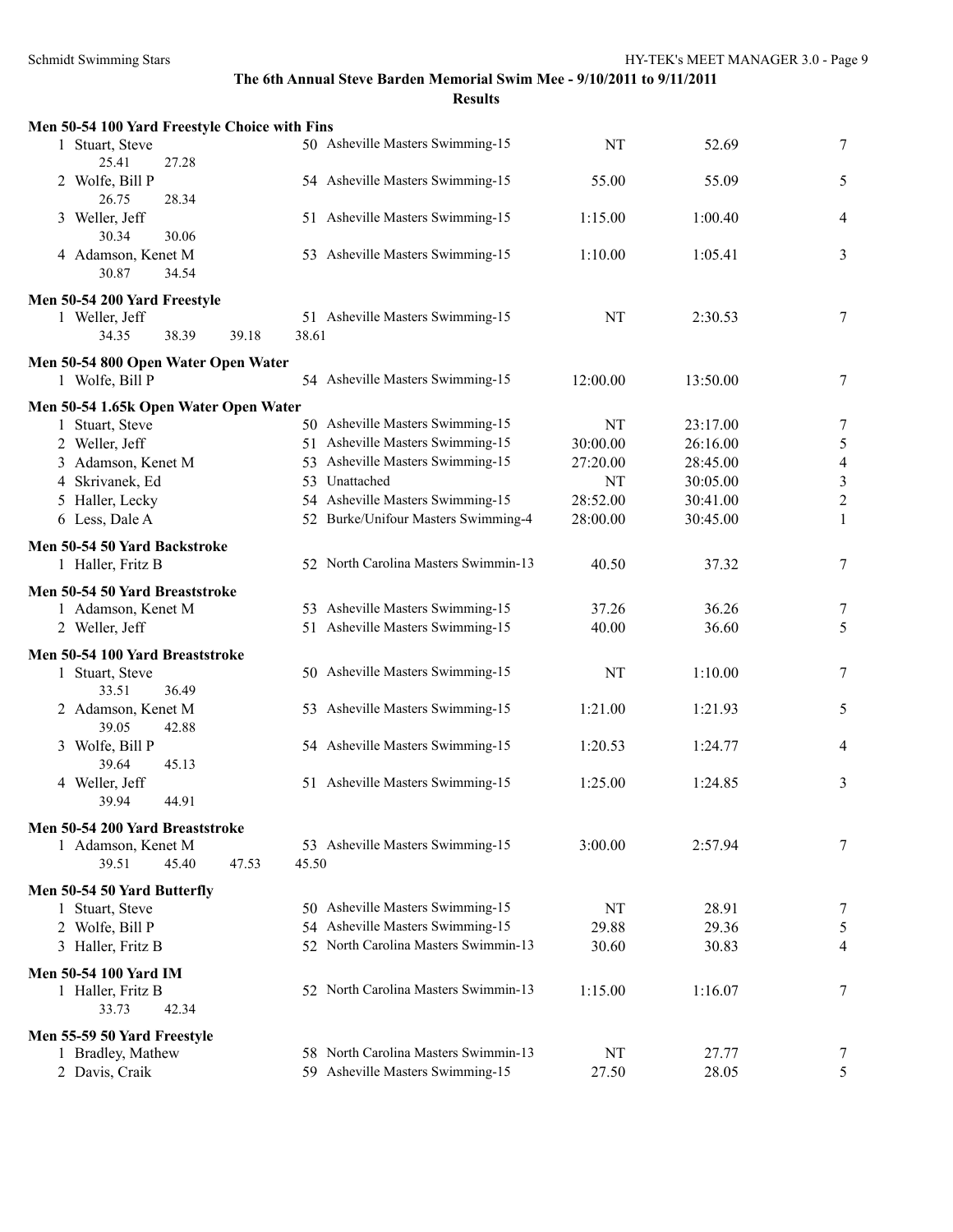| Men 55-59 100 Yard Freestyle Choice with Fins                       | 57 Triad Masters Swimming                                     | NT          | <b>NS</b>      |        |
|---------------------------------------------------------------------|---------------------------------------------------------------|-------------|----------------|--------|
| --- Miller, Jamie                                                   |                                                               |             |                |        |
| Men 55-59 100 Yard Freestyle<br>1 Bradley, Mathew<br>30.35<br>31.10 | 58 North Carolina Masters Swimmin-13                          | NT          | 1:01.45        | 7      |
| 2 Davis, Craik                                                      | 59 Asheville Masters Swimming-15                              | 1:03.00     | 1:03.97        | 5      |
| 3 Miller, Jamie                                                     | 57 Triad Masters Swimming                                     | NT          | 1:31.21        | 4      |
| 47.13<br>44.08                                                      |                                                               |             |                |        |
| Men 55-59 200 Yard Freestyle<br>--- Bradley, Mathew                 | 58 North Carolina Masters Swimmin-13                          | NT          | <b>NS</b>      |        |
| Men 55-59 500 Yard Freestyle                                        |                                                               |             |                |        |
| 1 Bradley, Mathew                                                   | 58 North Carolina Masters Swimmin-13                          | NT          | 6:18.03        | 7      |
| 36.00<br>38.56<br>38.76<br>36.92<br>35.70                           | 39.08<br>38.83<br>38.16<br>38.24                              | 37.78       |                |        |
| 2 Miller, Jamie                                                     | 57 Triad Masters Swimming                                     | NT          | 9:47.30        | 5      |
| 52.84<br>56.17<br>1:01.65                                           | 58.55<br>1:01.03<br>1:00.87<br>1:00.77                        | 59.07       |                |        |
| 1:01.57<br>54.78                                                    |                                                               |             |                |        |
| Men 55-59 1.65k Open Water Open Water                               |                                                               |             |                |        |
| 1 Vaden, Sterling                                                   | 56 North Carolina Masters Swimmin-13                          | 33:38.00    | 34:11.00       | 7      |
| 2 Miller, Jamie                                                     | 57 Triad Masters Swimming                                     | NT          | 39:25.00       | 5      |
| Men 55-59 50 Yard Backstroke                                        |                                                               |             |                |        |
| 1 Bradley, Mathew                                                   | 58 North Carolina Masters Swimmin-13                          | NT          | 31.24          | 7      |
| 2 Davis, Craik                                                      | 59 Asheville Masters Swimming-15                              | 34.00       | 37.18          | 5      |
| Men 55-59 100 Yard Backstroke                                       |                                                               |             |                |        |
| 1 Bradley, Mathew                                                   | 58 North Carolina Masters Swimmin-13                          | NT          | 1:06.99        | 7      |
| 33.57<br>33.42                                                      |                                                               |             |                |        |
| Men 55-59 200 Yard Backstroke                                       |                                                               |             |                |        |
| 1 Bradley, Mathew                                                   | 58 North Carolina Masters Swimmin-13                          | NT          | 2:34.19        | 7      |
| 36.40<br>38.44<br>38.65                                             | 40.70                                                         |             |                |        |
| Men 55-59 50 Yard Breaststroke                                      |                                                               |             |                |        |
| 1 Davis, Craik<br>2 Miller, Jamie                                   | 59 Asheville Masters Swimming-15<br>57 Triad Masters Swimming | 36.00<br>NT | 36.70<br>47.70 | 7<br>5 |
|                                                                     |                                                               |             |                |        |
| Men 55-59 50 Yard Butterfly                                         |                                                               |             |                |        |
| 1 Davis, Craik                                                      | 59 Asheville Masters Swimming-15                              | 34.00       | 33.54          | 7      |
| Men 55-59 100 Yard Butterfly                                        |                                                               |             |                |        |
| 1 Miller, Jamie<br>53.32<br>1:04.13                                 | 57 Triad Masters Swimming                                     | NT          | 1:57.45        | 7      |
|                                                                     |                                                               |             |                |        |
| Men 55-59 200 Yard Butterfly<br>1 Miller, Jamie                     | 57 Triad Masters Swimming                                     | NT          | 4:37.13        |        |
|                                                                     |                                                               |             |                | 7      |
| Men 55-59 100 Yard IM                                               |                                                               |             |                |        |
| 1 Davis, Craik<br>36.01<br>40.04                                    | 59 Asheville Masters Swimming-15                              | 1:08.00     | 1:16.05        | 7      |
| 2 Miller, Jamie                                                     | 57 Triad Masters Swimming                                     | NT          | 1:52.29        | 5      |
| 54.34<br>57.95                                                      |                                                               |             |                |        |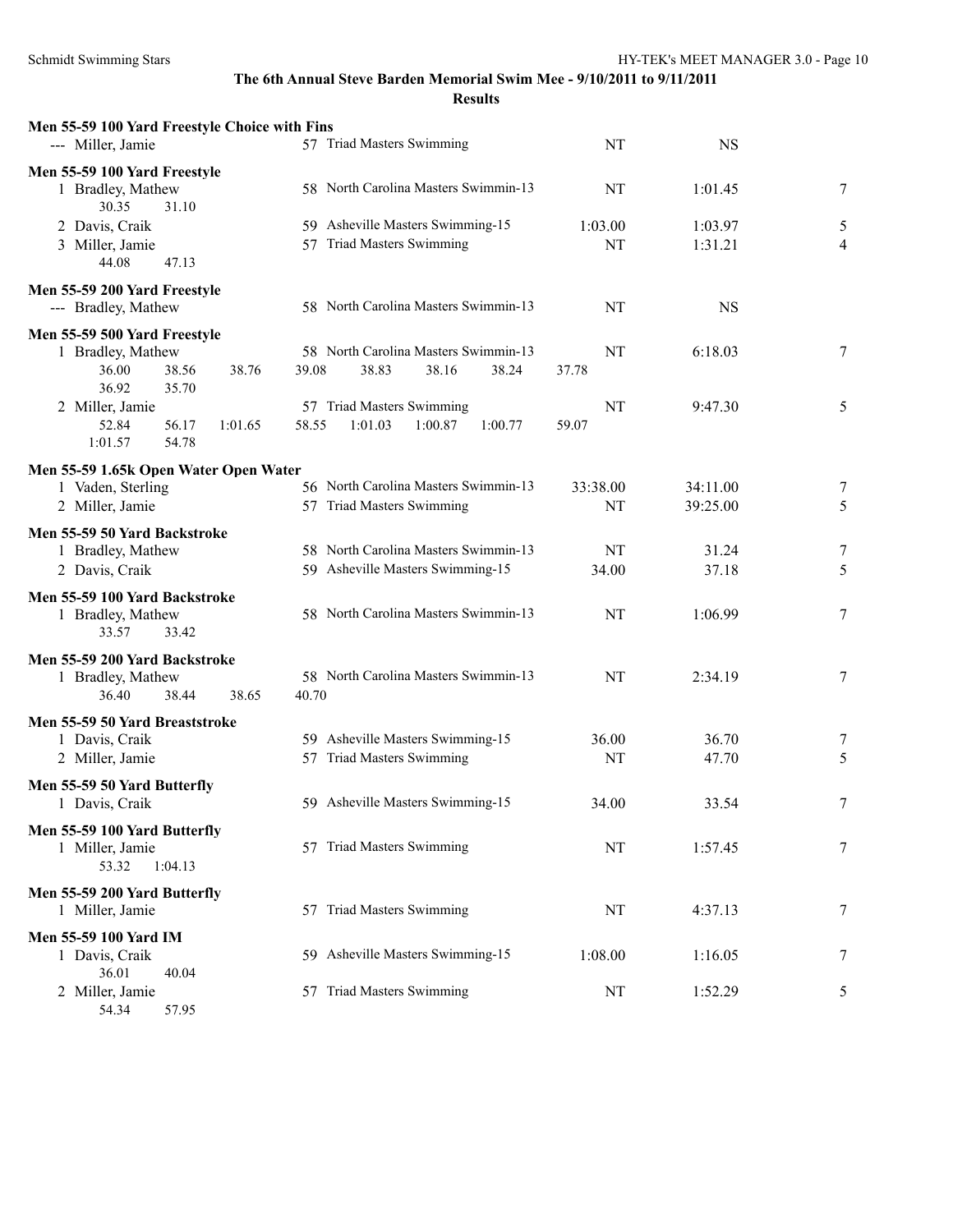**Results**

| Men 55-59 200 Yard IM<br>1 Miller, Jamie<br>56.58<br>1:13.34<br>1:05.14                                                 | 57 Triad Masters Swimming<br>48.79                                                                     | NT                            | 4:03.85                       | 7           |
|-------------------------------------------------------------------------------------------------------------------------|--------------------------------------------------------------------------------------------------------|-------------------------------|-------------------------------|-------------|
| Men 60-64 50 Yard Freestyle<br>1 Pillmore, Bill                                                                         | 63 Asheville Masters Swimming-15                                                                       | 29.00                         | 29.58                         | 7           |
| Men 60-64 100 Yard Freestyle Choice with Fins<br>1 Pillmore, Bill<br>27.63<br>29.56                                     | 63 Asheville Masters Swimming-15                                                                       | 58.00                         | 57.19                         | 7           |
| Men 60-64 100 Yard Freestyle<br>1 Pillmore, Bill<br>30.64<br>34.22                                                      | 63 Asheville Masters Swimming-15                                                                       | 1:03.00                       | 1:04.86                       | 7           |
| Men 60-64 50 Yard Backstroke<br>1 Pillmore, Bill                                                                        | 63 Asheville Masters Swimming-15                                                                       | 35.00                         | 35.13                         | 7           |
| Men 60-64 100 Yard Breaststroke<br>1 Pillmore, Bill<br>40.10<br>43.28                                                   | 63 Asheville Masters Swimming-15                                                                       | 1:22.00                       | 1:23.38                       | 7           |
| Men 60-64 200 Yard Breaststroke<br>1 Pillmore, Bill<br>41.61<br>45.97<br>46.15                                          | 63 Asheville Masters Swimming-15<br>46.44                                                              | NT                            | 3:00.17                       | 7           |
| <b>Men 60-64 100 Yard IM</b><br>1 Pillmore, Bill<br>35.22<br>41.32                                                      | 63 Asheville Masters Swimming-15                                                                       | 1:14.00                       | 1:16.54                       | 7           |
| Men 65-69 50 Yard Freestyle<br>1 Torrico, Rudy                                                                          | 69 James J Harris YMCA Masters -                                                                       | 43.07                         | 43.63                         | 7           |
| Men 65-69 100 Yard Freestyle<br>1 Gadol, Lou C<br>2 Torrico, Rudy<br>47.18<br>53.26<br>3 Casper, Mike<br>51.55<br>57.28 | 69 Charlotte SwimMasters-33<br>69 James J Harris YMCA Masters -<br>69 Grand Strand Masters Swimming-55 | 1:17.99<br>1:48.12<br>1:44.00 | 1:17.16<br>1:40.44<br>1:48.83 | 7<br>5<br>4 |
| Men 65-69 200 Yard Freestyle<br>1 Casper, Mike<br>23.82<br>53.04<br>16.21                                               | 69 Grand Strand Masters Swimming-55<br>2:20.51                                                         | 3:36.00                       | 3:53.58                       | 7           |
| Men 65-69 500 Yard Freestyle<br>1 Delong, Harry<br>42.31<br>45.71<br>46.77<br>47.88<br>46.44                            | 67 Raleigh Area Masters<br>47.64<br>47.55<br>47.68<br>47.97                                            | 7:45.99<br>48.01              | 7:47.96                       | $\tau$      |
| 2 Casper, Mike<br>53.97<br>1:00.99<br>1:03.10<br>1:01.31<br>59.12                                                       | 69 Grand Strand Masters Swimming-55<br>1:03.08<br>1:03.78<br>1:02.09<br>1:03.27                        | 9:33.00<br>1:02.71            | 10:13.42                      | 5           |
| Men 65-69 1.65k Open Water Open Water<br>1 Green, James M<br>2 Casper, Mike                                             | 66 Asheville Masters Swimming-15<br>69 Grand Strand Masters Swimming-55                                | 24:19.15<br>33:00.00          | 29:46.00<br>38:56.00          | 7<br>5      |
| Men 65-69 50 Yard Backstroke<br>1 Gadol, Lou C                                                                          | 69 Charlotte SwimMasters-33                                                                            | 38.00                         | 43.86                         | $\tau$      |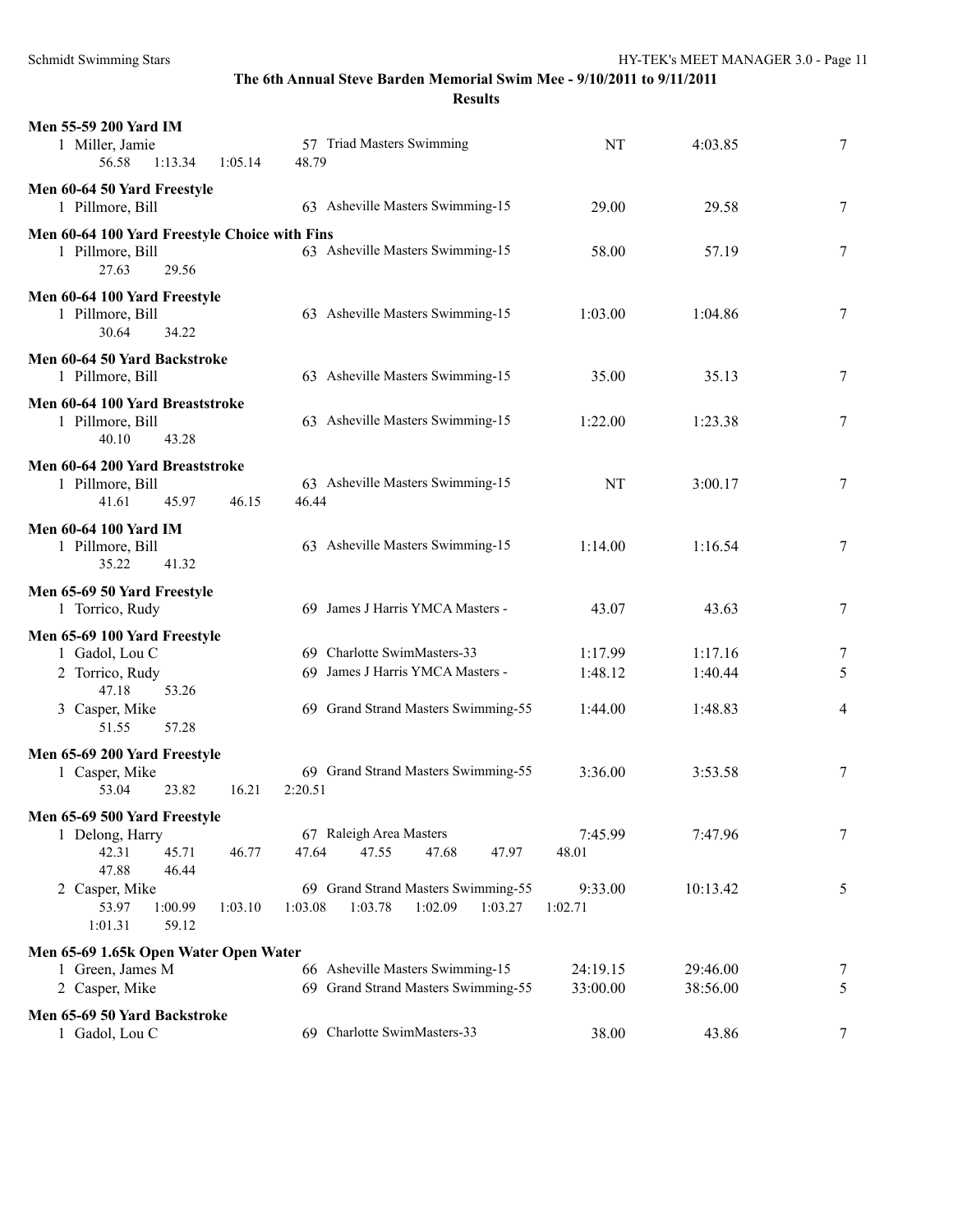| Men 65-69 100 Yard Breaststroke                                           |       |                                  |          |           |    |
|---------------------------------------------------------------------------|-------|----------------------------------|----------|-----------|----|
| 1 Green, James M<br>44.98<br>48.07                                        |       | 66 Asheville Masters Swimming-15 | 1:30.41  | 1:33.05   | 7  |
| 2 Gadol, Lou C<br>46.27<br>55.30                                          |       | 69 Charlotte SwimMasters-33      | 1:33.30  | 1:41.57   | 5  |
| Men 65-69 50 Yard Butterfly                                               |       |                                  |          |           |    |
| --- Gadol, Lou C<br>21 Non-simultaneous arms                              |       | 69 Charlotte SwimMasters-33      | 33.11    | <b>DQ</b> |    |
| Men 65-69 200 Yard IM                                                     |       |                                  |          |           |    |
| 1 Green, James M<br>43.40<br>52.85<br>51.33                               | 44.45 | 66 Asheville Masters Swimming-15 | 3:05.41  | 3:12.03   | 7  |
| 2 Gadol, Lou C<br>38.72<br>58.51<br>59.68                                 | 46.38 | 69 Charlotte SwimMasters-33      | 3:21.01  | 3:23.29   | 5  |
|                                                                           |       |                                  |          |           |    |
| Men 70-74 50 Yard Freestyle<br>1 Caldwell, Benjamin E                     |       | 71 Asheville Masters Swimming-15 | 40.11    | 35.38     | 7  |
| Men 70-74 100 Yard Freestyle                                              |       |                                  |          |           |    |
| 1 Caldwell, Benjamin E                                                    |       | 71 Asheville Masters Swimming-15 | 1:35.17  | 1:20.23   | 7  |
| Men 70-74 500 Yard Freestyle                                              |       |                                  |          |           |    |
| 1 Caldwell, Benjamin E                                                    |       | 71 Asheville Masters Swimming-15 | 9:05.00  | 8:22.43   | 7  |
| 44.13<br>49.46<br>52.48<br>50.21<br>45.78                                 | 52.28 | 52.93<br>51.77<br>52.28          | 51.11    |           |    |
|                                                                           |       |                                  |          |           |    |
| Men 70-74 800 Open Water Open Water                                       |       |                                  |          |           |    |
| 1 Plaut, Tom                                                              |       | 74 Asheville Masters Swimming-15 | 18:00.00 | 19:20.00  | 7  |
| Men 70-74 1.65k Open Water Open Water                                     |       |                                  |          |           |    |
| 1 Caldwell, Benjamin E                                                    |       | 71 Asheville Masters Swimming-15 | 37:00.00 | 31:43.00  | 7  |
| Men 70-74 50 Yard Backstroke<br>1 Caldwell, Benjamin E                    |       | 71 Asheville Masters Swimming-15 | 51.12    | 47.63     | 7  |
|                                                                           |       |                                  |          |           |    |
| Men 70-74 100 Yard Backstroke<br>1 Caldwell, Benjamin E<br>48.11<br>50.81 |       | 71 Asheville Masters Swimming-15 | 1:55.74  | 1:38.92   | 7  |
| Men 70-74 100 Yard Breaststroke                                           |       |                                  |          |           |    |
| --- Caldwell, Benjamin E<br>56.85<br>1:03.54                              |       | 71 Asheville Masters Swimming-15 | 2:17.97  | <b>DQ</b> |    |
| Men 70-74 50 Yard Butterfly                                               |       |                                  |          |           |    |
| 1 Caldwell, Benjamin E                                                    |       | 71 Asheville Masters Swimming-15 | 52.12    | 46.37     | 7  |
| <b>Men 70-74 100 Yard IM</b>                                              |       |                                  |          |           |    |
| 1 Caldwell, Benjamin E<br>46.55<br>55.19                                  |       | 71 Asheville Masters Swimming-15 | 2:10.00  | 1:41.74   | 7  |
|                                                                           |       |                                  |          |           |    |
| Mixed 18+200 Yard Freestyle Relay<br>1 Asheville Masters Swimming-15      |       | A                                | NT       | 1:57.01   | 14 |
| 28.07<br>27.94<br>33.59                                                   | 27.41 |                                  |          |           |    |
| 2 Asheville Masters Swimming-15                                           |       | $\mathbf C$                      | NT       | 1:57.85   | 10 |
| 30.91<br>30.06<br>30.72                                                   | 26.16 |                                  |          |           |    |
| --- Asheville Masters Swimming-15                                         |       | D                                | NT       | DQ        |    |
| 71 Early take-off swimmer #2                                              |       |                                  |          |           |    |
| 34.01<br>24.84<br>30.75                                                   | 28.43 |                                  |          |           |    |